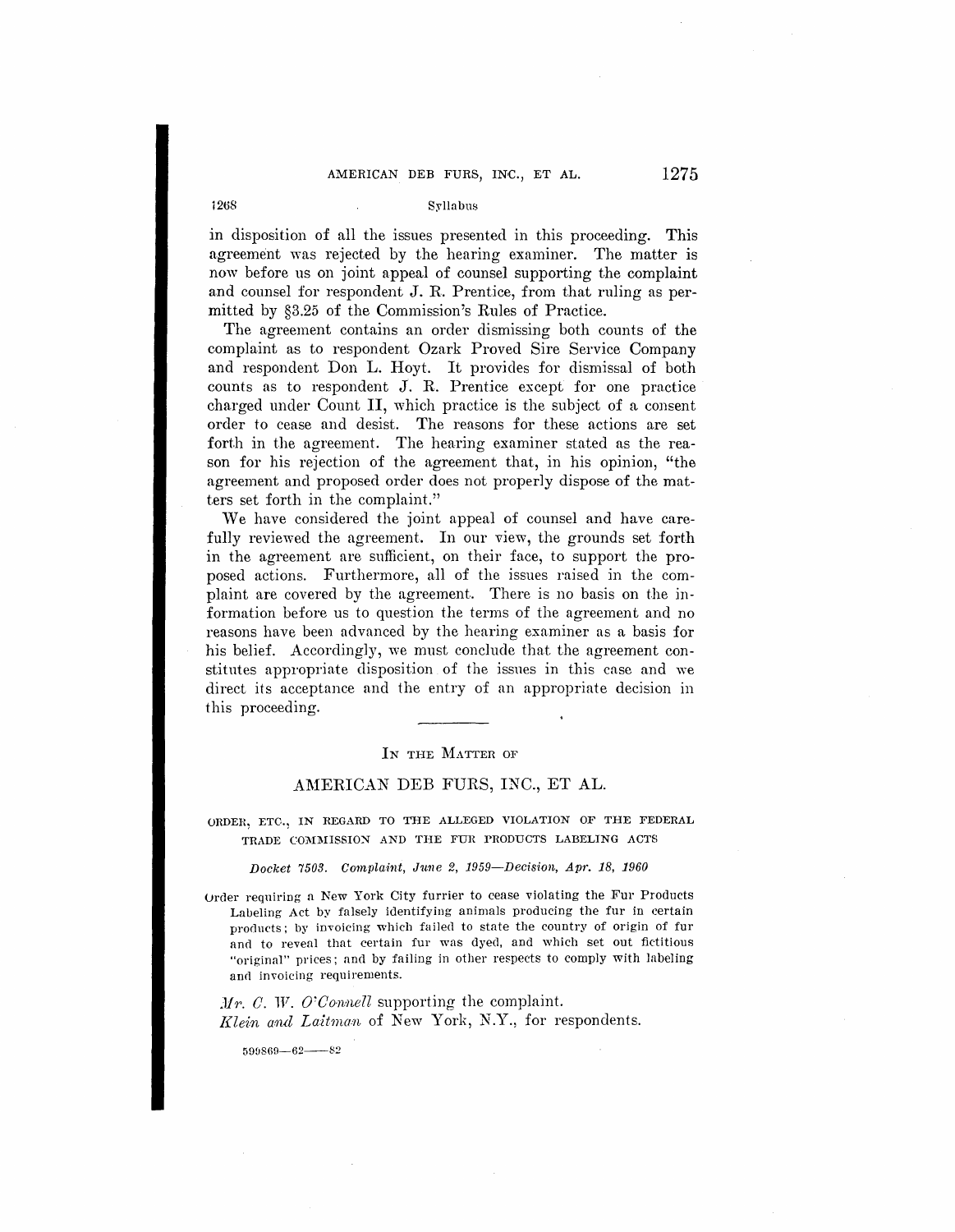# 1276 FEDERAL TRADE COMMISSION DECISIONS

## Findings 56 F.T.C.

## INITIAL DECISION BY EowARD CREEL, HEARING EXAMINER

The complaint charges that respondents have violated the Fur Products Labeling Act and the Rules and regulations promulgated thereunder by falsely and deceptively labeling, invoicing and advertising certain fur products and by failing to maintain full and accurate records disclosing the facts upon which their claims were based.

After hearings, proposed findings and conclusions were submitted by counsel supporting the complaint and counsel for respondents. These proposals have been considered and to the extent they are accepted they are embodied herein. To the extent they are not embodied herein they are hereby rejected.

After considering the entire record, the following facts are found.

#### **FINDINGS OF FACTS**

1. Respondent American Deb Furs, Inc., is a corporation organized, existing and doing business under and by virtue of the laws of the State of New York, with its office and place of business located at 151-153 West 28th Street, New York, New York.

2. Respondent Herbert Fischbein is president and treasurer **of**  said corporation and controls the acts, policies and practices of the corporate respondent. Ethel Harris is the secretary of the corporate responent but does not exercise any executive functions for the corporation. Their address is the same as that of said corporate respondent.

3. Subsequent to the effective date of the Fur Products Labeling Act on August 9, 1952, respondents have been and are now engaged in the introduction into commerce, and in the manufacture for introduction into commerce, and in the sale, advertising, and offering for sale, in commerce, and in the transportation and distribution, in commerce, and in the transportation and distribution, in commerce, of fur products; and have manufactured for sale, sold, advertised, offered for sale, transported and distributed fur products which have been made in whole or in part of fur which had been shipped and received in commerce, as the terms "commerce," "fur," and "fur product" are defined in the Fur Products Labeling Act.

4. Certain of said fur products were misbranded in that they were falsely and deceptively labeled or otherwise falsely and deceptively identified with respect to the name or names of the animal or animals that produced the fur from which said fur products had been manufactured in violation of Section  $4(1)$  of the Fur Products Labeling Act. An example of this is the use of the term "broad-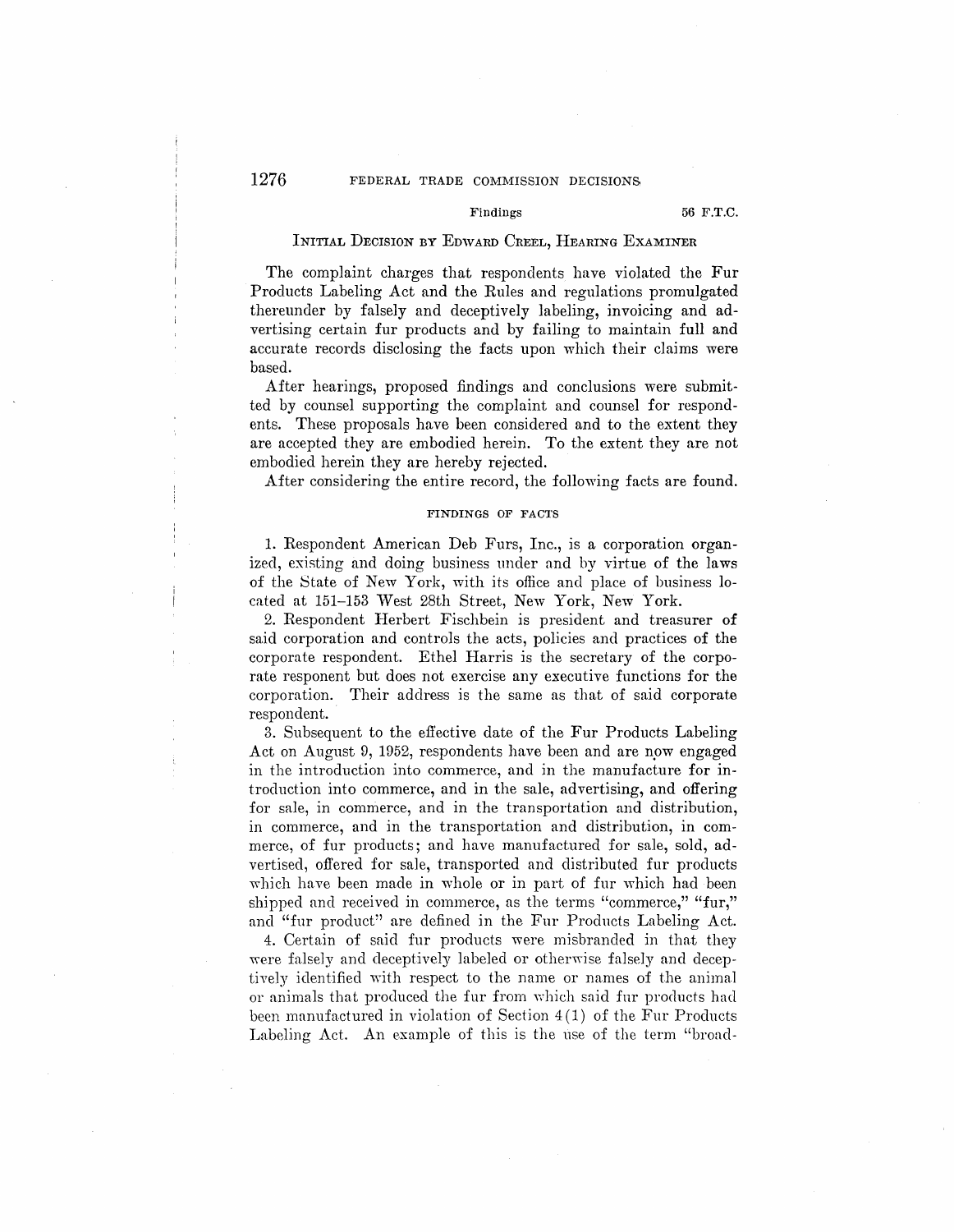## 1275 Findings

tail lamb" to describe the fur which is a processed lamb that is a different type of fur from broadtail lamb.

5. Certain of said fur products were misbranded in that they were not labeled as required under the provisions of Section  $4(2)$ of the Fur Products Labeling Act and the Rules and Regulations promulgated thereunder. Some labels did not reveal a registered name or other identification and some contained information on both sides of the label.

6. Certain of said fur products were misbranded in violation of the Fur Products Labeling Act in that they were not labeled in accordance with the Rules and Regulations promulgated thereunder in the following respects:

(a) The term "Dyed Broadtail-processed Lamb" was not set forth in the manner required by Rule 10.

(b) Information required under Section  $4(2)$  of the Fur Products Labeling Act and the Rules and Regulations promulgated thereunder was mingled with non-required information, in violation of Rule  $29(a)$ . Words such as ranch Silver Blue and sapphire were mingled with required information.

7. Certain of said fur products were not invoiced as required by Section  $5(b)(1)$  of the Fur Products Labeling Act, and in the manner and form prescribed by the Rules and Regulations promulgated thereunder. Some invoices did not state the country of origin of the fur and at least one did not reveal that dyed Persian Lamb fur was dyed.

8. Certain of said fur products were falsely and deceptively invoiced in that the respondents set out on invoices certain "original" prices which were in fact fictitious, in violation of Section  $5(b)(2)$ of the Fur Products Labeling Act. There is extensive proof in the record that during the one-year period that was checked there were numerous fur products that were previously consigned to a purchaser at a price higher than the current price but such higher price was in nearly all instances lower than the stated "original" price. In most instances these garments were not offered for sale prior to the beginning of this one-year period.

9. Certain fur products were not invoiced in compliance with Section  $5(b)(1)$  of the Fur Products Labeling Act or in compliance with Rule 4 of the rules promulgated under the Wool Products Labeling Act in that the invoices showed names that varied from the names required by the Fur Products Name Guide and were abbreviated or incomplete. The names "Blk Dyed Russ Broadtail." "Blk Dyed Russ Persian L" were used instead of the correct and complete names in the Fur Products Name Guide.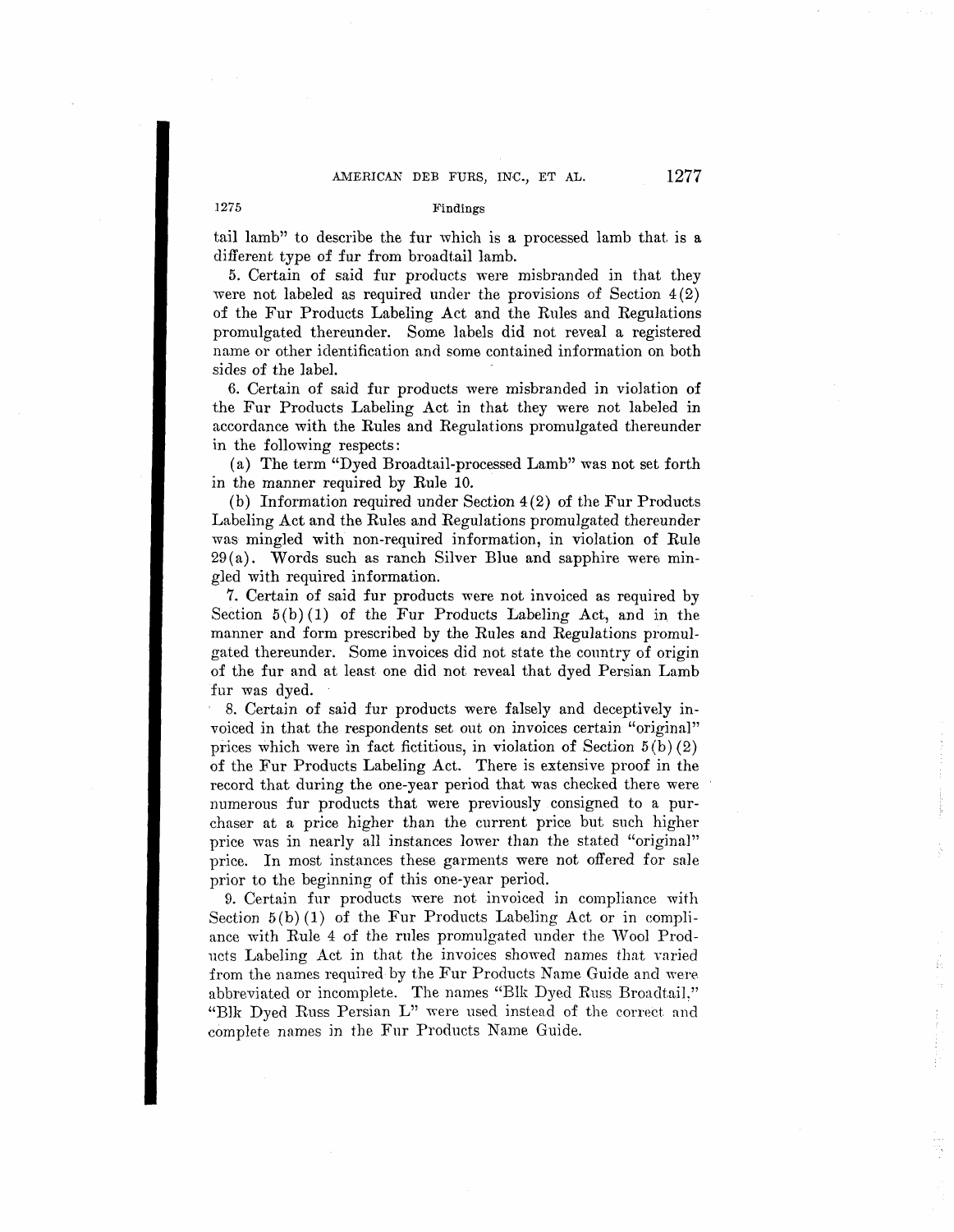**Order 56 F.T.C.** 

#### **CONCLUSION**

The aforesaid acts and practices of respondents are in violation of the Fur Products Labeling Act and the Rules and Regulations promulgated thereunder, and constitute unfair and deceptive acts and practices in commerce under the Federal Trade Commission Act.

#### **ORDER**

*It is ordered*, That American Deb Furs, Inc., a corporation, and its officers, and Herbert Fischbein, individually and as an oflicer of said corporation, and respondents' representatives, agents and employees, directly or through any corporate or other device, in connection with the introduction or manufacture for introduction into commerce, or the sale, advertising or offering for sale, transportation or distribution, in commerce, of fur products; or in connection with the sale, manufacture for sale, advertising, offering for sale, transportation or distribution of fur products which are made in whole or in part of fur which has been shipped and received in commerce, as "commerce," "fur" and "fur product" are defined in the Fur Products Labeling Act, do forthwith cease and desist from:

A. Misbranding fur products by:

1. Falsely or deceptively labeling or otherwise identifying any such products as to the name or names of the animal or animals that produced the fur from which such product was manufactured.

2. Failing to affix labels to fur products showing each element of information required to be disclosed under Section  $4(2)$  of the Fur Products Labeling Act.

3. Failing to set forth the term "Dyed Broadtail processed Lamb" as required by Rule 10 of the "Rules and Regulations under the Fur Products Labeling Act."

4. Setting forth on labels attached to fur products information required under Section 4(2) of the Fur Products Labeling Act and the Rules and Regulations promulgated thereunder which is mingled with non-required information.

B. Falsely or deceptively invoicing fur products by:

1. Failing to furnish purchasers of the fur products an invoice showing each element of information required to be disclosed under Section  $5(b)(1)$  of the Fur Products Labeling Act.

2. Setting forth on invoices pertaining to fur products the name or names of any animal or animals other than the narne or names provided for in Section  $5(b) (1)$  of the Fur Products Labeling Act.

3. Representing, directly or by implication, that the respondents' regular or usual price of any fur product is any amount in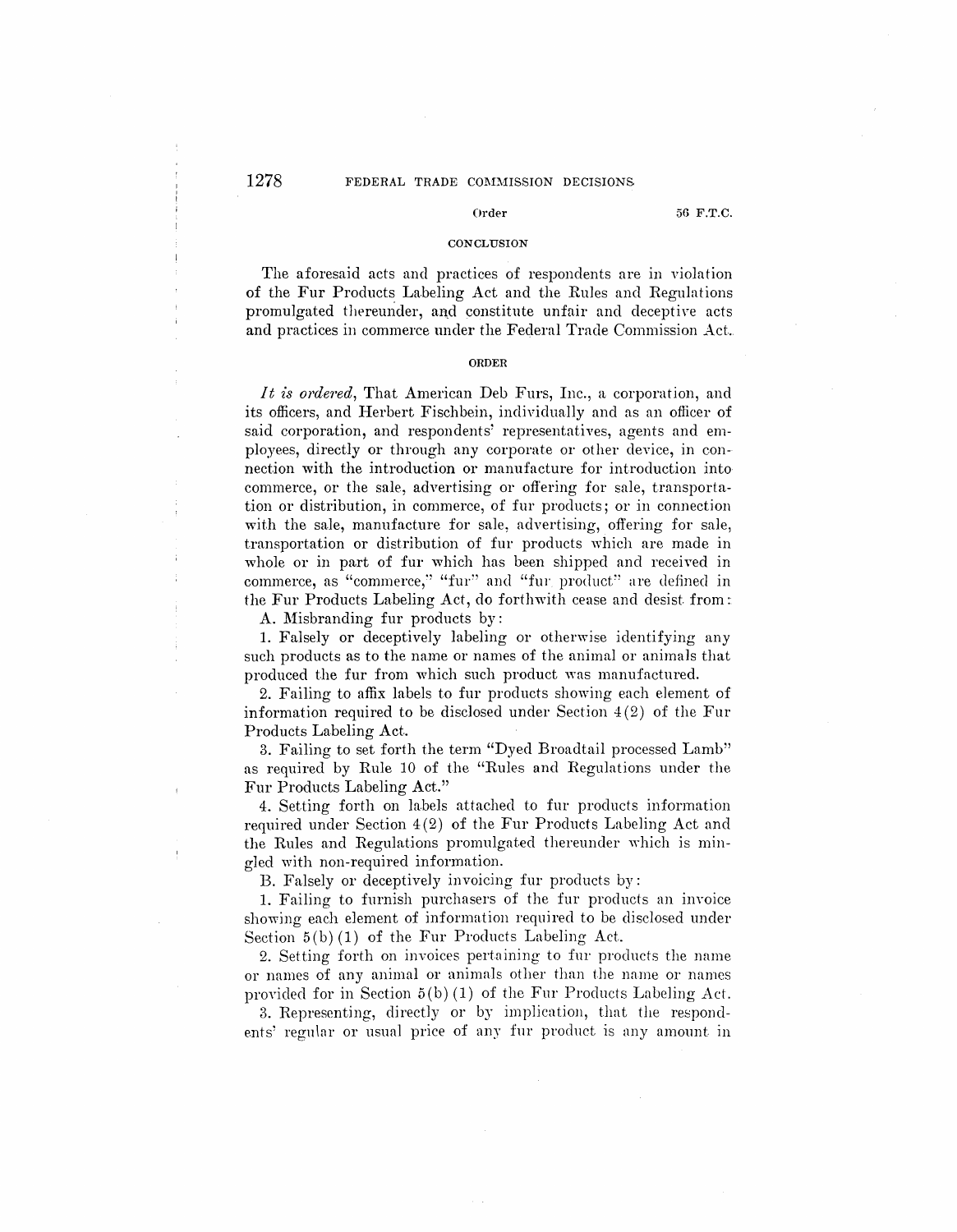# AMERICAN DEB FURS, INC., ET AL.  $1279$

## 1275 Decision

excess of the price at which the respondents have usually and customarily sold such product in the recent regular course of business.

4. Representing, directly or by implication, that any person's regular or usual price of any fur product is any amount in excess of the price at which such person has usually and customarily sold such product in the recent regular course of business.

5. Setting forth information required under Section  $5(b)(1)$  of the Fur Products Labeling Act and the Rules and Regulations promulgated thereunder in abbreviated form.

6. Failing to set forth the term "Dyed Broadtail processed Lamb" as required by Rule 10 of the "Rules and Regulations under the Fur Products Labeling Act."

*It is further ordered*, That the complaint herein against respondent Ethel Harris, an individual, be, and the same hereby is, dismissed without prejudice to the right of the Commission to take such action in the future as the facts may warrant.

## **DECISION OF THE COMMISSION AND ORDER TO FILE REPORT OF COMPLIANCE**

This matter having come on to be heard by the Commission upon its review of the hearing examiner's initial decision; and

The Commission having determined that the initial decision is not appropriate in all respects to dispose of this proceeding:

*It is ordered,* That the findings of facts contained in the initial decision be, and they hereby are, modified (1) by striking the words "the Wool Products Labeling Act" appearing in lines 3 and 4 of paragraph 9 thereof, and inserting in lieu thereof the words "said Act," and (2) by adding the following paragraphs, the same to be designated as paragraphs 10 and 11 of the initial decision as modified:

10. The complaint. additiona1ly charged that the respondents have falsely and deceptively advertised certain of their fur products in violation of Section  $5(a)(5)$  of the Fur Products Labeling Act through designating such merchandise with fictitious prices in consignment memorandums. Unless otherwise stated, the term respondents as used hereafter refers to respondents American Deb Furs, Inc., and Herbert Fischbein. Some of the consignment mernornndnrns issued by respondents set forth "original" prices for the listed gnrments substantin11y in excess of the offering prices there stated; and in many instances the stated "original" prices were fictitions in that such articles had never been offered for sale by the respondents at those higher prices. Consignment memorandums are issued upon shipments by respondents to consignees who are to display and offer such wares for sale and billing therefor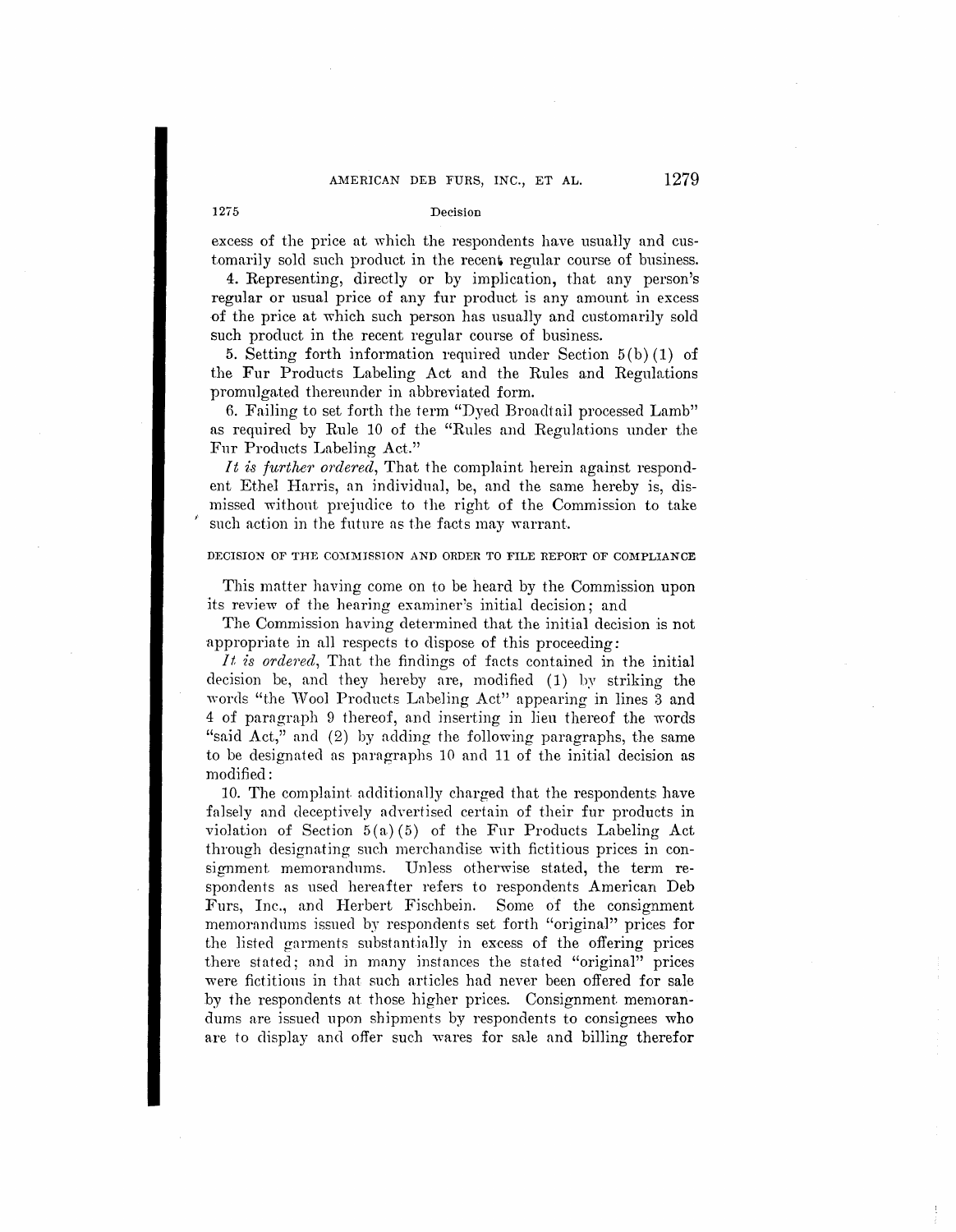# 1280 FEDERAL TRADE COMMISSION DECISIONS

Decision **56 F.T.C.** 

by invoice occurs only in the event of subsequent sale. The fictitious prices listed on the consignment memorandums constituted false representations that the merchandise was being offered for sale at reductions in price from the higher ones listed. Such documents were used by respondents to aid and assist in the sale or offering for sale of the fur products to which they related and the false representations made respecting the prices were necessarily intended for the same purpose. The fur products so described in the respondents' consignment memorandums therefore were falsely advertised within the meaning of Section 5 (a) *(*5) of the Fur Products Labeling Act.

11. The complaint additionally charged violation of Rule  $44(e)$ by failure to maintain full and adequate records disclosing the facts upon which respondents' pricing and savings claims and representations were based. As found above, respondents have falsely and deceptively advertised certain of their fur products by representing that the prices thereof were reduced from what were in fact fictitious prices. Respondents also have failed to maintain record disclosing the facts upon which such representations were based and required by subsection (e) of Rule 44 and, consequently, have violated that subsection.

*It is further ordered,* That the order contained in the initial decision be, and it hereby is, modified by inserting the following paragraphs after subparagraph  $6$  of paragraph  $B$  thereof, the same to be designated as paragraphs C and D:

C. Falsely or deceptively advertising fur products through the use of any advertisement, representation, public announcement, or notice which is intended to aid, promote or assist, directly or indirectly, in the sale, or offering for sale, of fur products and which represents, directly or by implication, that the former, regular or usual price of any fur product is any amount which is in excess of the price at which respondents have formerly, usually or customarily sold such product in the recent regular course of their business.

D. Making pricing claims or representatives of the type referred to in paragraph C above, unless there are majntained by respondents full and adequate records disclosing the facts upon which such claims and representations are based.

*It is further ordered*, That the initial decision as herein modified be, and it hereby is, adopted as the decision of the Commission.

*It is further ordered*, That the respondents, American Deb Furs, Inc., and Herbert Fischbein, shall, within sixty (60) days after service upon them of this order, file with the Commission a report,